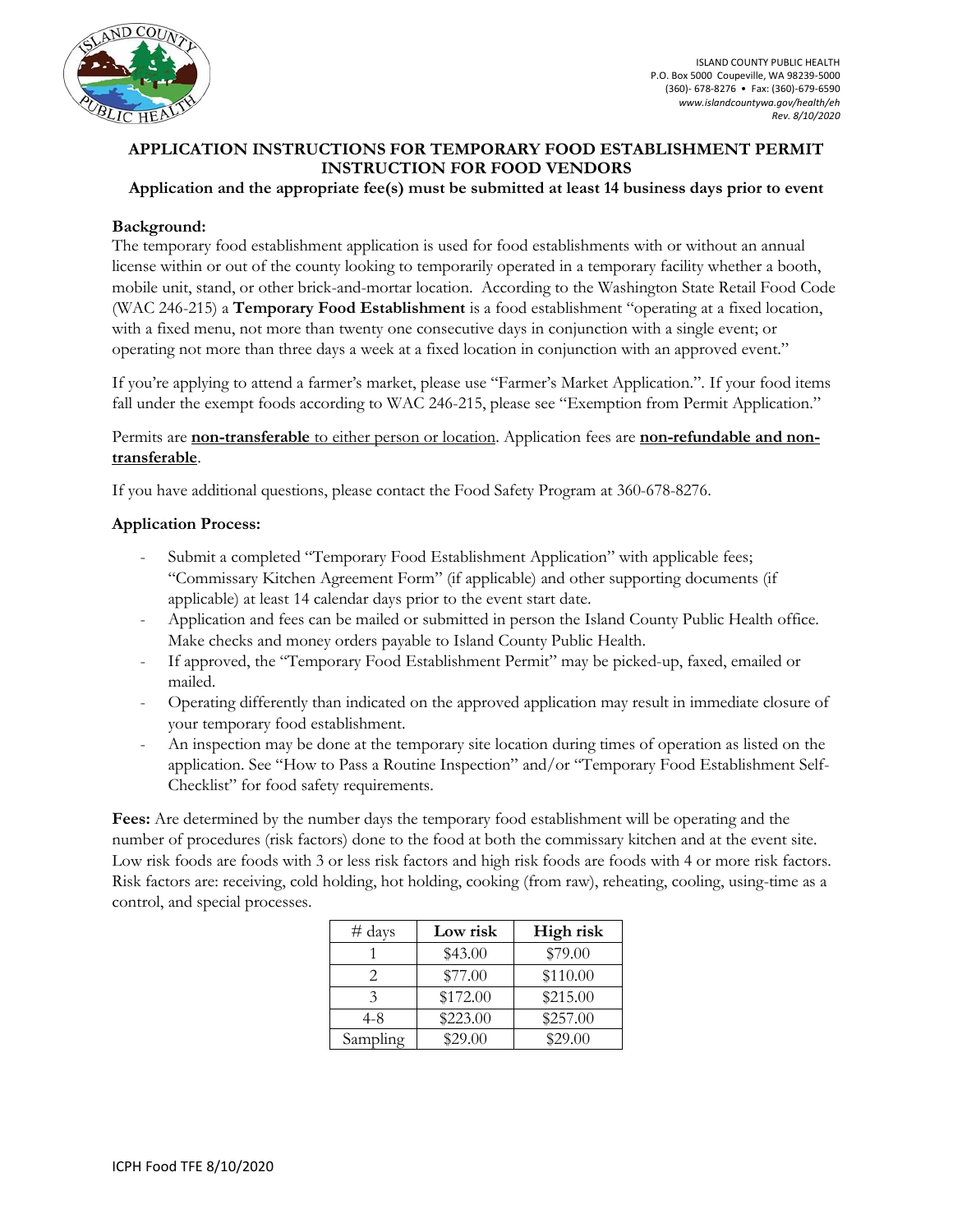

# **INSTRUCTIONS FOR TEMPORARY FOOD ESTABLISHMENT APPLICATION**

NAME OF EVENT: Name of event participating in.

EVENT LOCATION OR ADDRESS OF EVENT: Address where food is distributed. If address is not available, nearest address/location description is applicable. Each permit applies to one (1) location.

EVENT COORDINATOR NAME: Name of person in charge of food booths at the event. Not all locations have a coordinator. If not in conjunction with an organized event, name the person in charge of food booth.

EVENT COORDINATOR PH# & EMAIL: Provide contact information for the event coordinator. If no coordinator, provide contact information of person in charge of food booth.

NAME OF FOOD BOOTH/BUSINESS: Name of the food operation. Each permit applies to one (1) organization/establishment only.

APPLICANT'S NAME & TITLE: Name and title of person signing application. Applicant will be responsible for questions and obtaining permit.

BUSINESS MAILING ADDRESS: Mailing address of appropriate contacts to receive permit, returned application, or (rare) refund.

APPLICANT'S PH#: Phone number of person(s) responsible for questions and permit pick-up. If fax number provided, permit can be faxed.

EMAIL: Email of person(s) responsible for questions and receiving permit. If provided, permit can be scanned and emailed.

NAME OF PERSON IN CHARGE OF FOOD BOOTH DURING OPERATION (SUBMIT COPY OF FOOD WORKER CARD): Name of the person(s) in charge of food booth and will be present during time of operation. A copy of their valid food worker card must be provided along with application.

UBI#: A UBI is a non-digit number that registers you with several state agencies and allows you to do business in Washington State. A UBI number is sometimes called a tax registration number, a business registration number, or a business license number.

TYPE OF FACILITY: Check the appropriate box – mobile unit is any food establishment contained on wheels without an ICPH annual license; temporary establishment is for all other food establishments that needs to be built and broken down.

I HAVE AN ICPH ANNUAL LICENSE: Check the appropriate box – yes if you have a valid ICPH annual license.

NAME OF COMMISSARY KITCHEN: Name of the licensed food establishment where food preparation, food storage, cooking etc. will be done. **The proposed commissary kitchen must be approved by ICPH for the temporary establishment.** A commissary kitchen agreement form should be attached to the application.

ADDRESS OF COMMISSARY KITCHEN: Address of licensed food establishment where food preparation, food storage, etc. will be done.